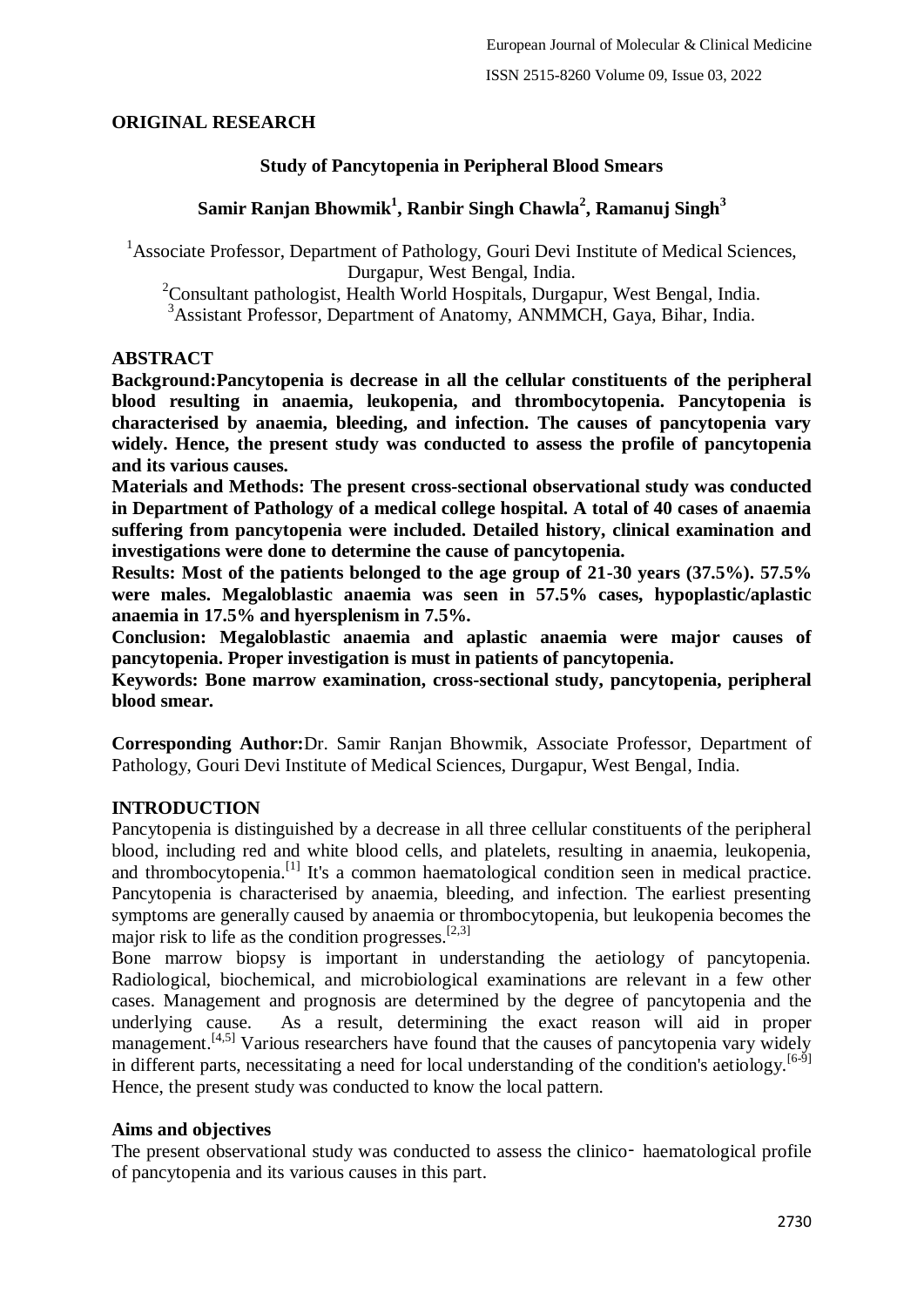# **MATERIALS & METHODS**

The present cross-sectional observational study was conducted in Department of Pathology of a medical college hospital. A total of 40 cases of anaemia who were diagnosed to be suffering from pancytopenia in the peripheral blood smears were included.

### **Inclusion Criteria:**

Patients of all ages and both sexes suffering from pancytopenia. The criteria for pancytopenia were haemoglobin level less than 13.5 g/dL in males or 11.5 g/dL in females; WBC  $\lt$ 4,000/cmm, and platelets < 100,000/cmm.

## **Exclusion Criteria**:

Cases of chemotherapy induced pancytopenia.

Detailed history, clinical examination and investigations were done. CBC, peripheral blood smear examination, LFT, KFT, USG and bone marrow examination were done. Cause of pancytopenia was determined. They were apprised about the importance of the study and confidentiality of data. Data was entered in MS Excel 2019 and analysed using SPSS. Informed consent was obtained from all the patients.

#### **RESULTS**

A total of 40 cases of pancytopenia were included in the present study. Most of the patients belonged to the age group of 21-30 years (37.5%). 57.5% were males with male:female ratio of 1.32:1.

| <b>Causes</b>            | <b>Number</b> | Percentage |
|--------------------------|---------------|------------|
| Megaloblastic anemia     | 23            | 57.5       |
| Aplastic anemia          |               | 17.5       |
| Post viral               |               |            |
| Sepsis                   |               |            |
| Hypersplenism            |               | 7.5        |
| Myelodysplastic syndrome |               | 2.5        |
| Myelofibrosis            |               | 2.5        |
| Others                   |               | 2.5        |

**Table1 showing various causes of pancytopenia (n=40)**

[Table1] shows various causes of pancytopenia. Megaloblastic anaemia was seen in 57.5% cases, hypoplastic/aplastic anaemia in 17.5% and hyersplenism in 7.5%. Myelofibrosis and myelodysplastic syndrome were seen in 5% each.

## **DISCUSSION**

The present study included a total of 40 cases of pancytopenia. Most common age group was 21-30 years (37.5%). 57.5% were males with male:female ratio of 1.32:1. Megaloblastic anaemia was seen in 57.5% cases, hypoplastic/aplastic anaemia in 17.5% and hyersplenism in 7.5%. Myelofibrosis and myelodysplastic syndrome were seen in 5% each. Two cases each of viral illness and sepsis were responsible for pancytopenia.

Porwal et al (2021) observed 100 patients suffering from pancytopenia. They found that 64.0% were men. 88% of the cases suffered from generalized weakness. Pallor (94.0%), followed by splenomegaly (40.0%) and hepatomegaly (30.0%) were the common clinical findings. Megaloblastic anaemia (58%), aplastic anaemia (12%), cirrhosis (8%) and leukaemia (6%). 28.0% of the cases had normocellular bone marrow were causative factors.[10]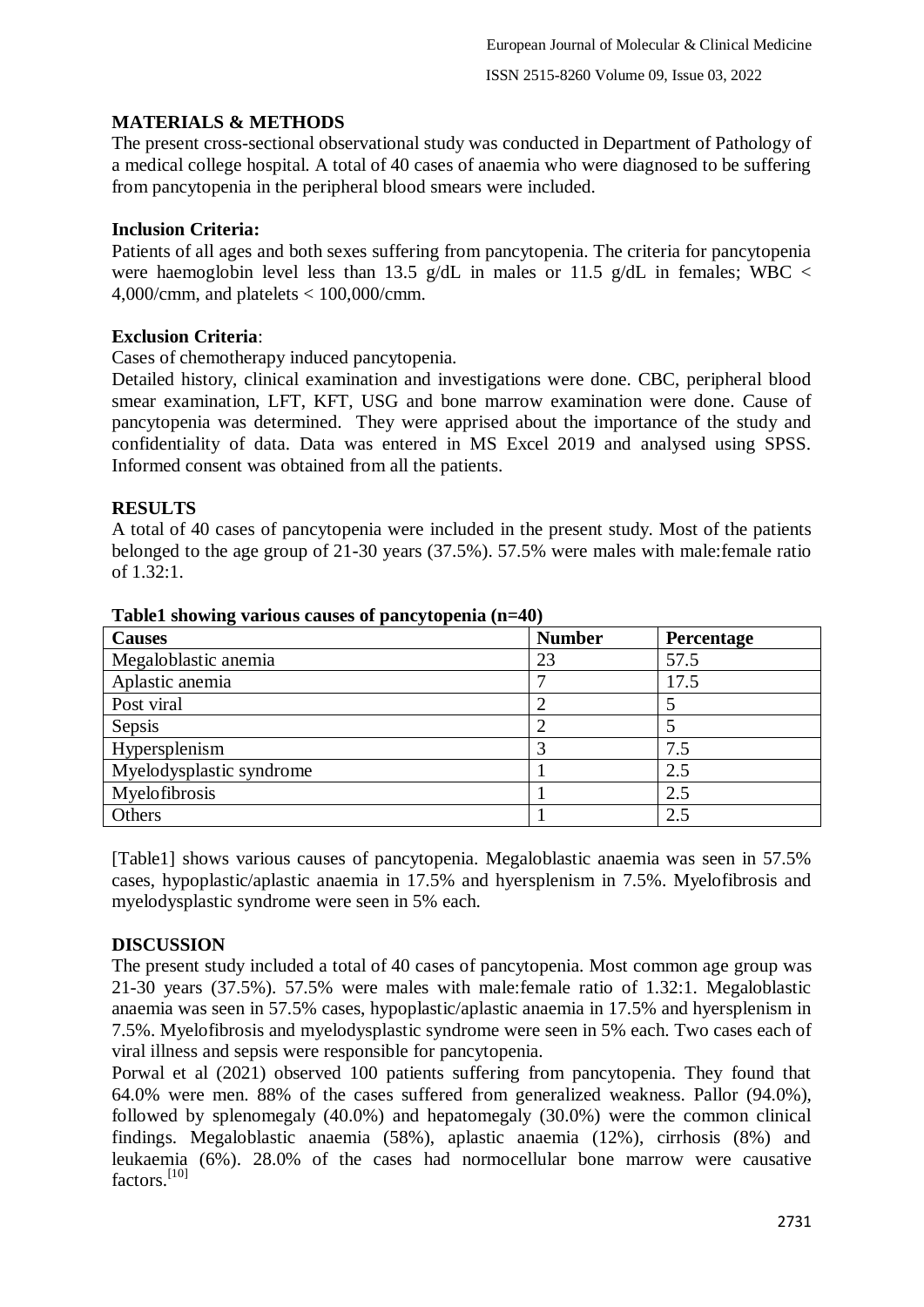### In the study done by Gandhi et al (2019), age was between 5 days to 82 years with a mean of 38.1 years. Female preponderance was seen. Patients presented with generalized weakness and fever. Commonest blood picture was dimorphic anaemia. Bone marrow examination showed hypercellularity with megaloblastic erythropoiesis in majority of the cases.<sup>[11]</sup>

Suryareshmi et al (2018) examined 2813 blood smears in a rural medical college. 2.16% smears showed pancytopenia. 46 patients who fulfilled the selection criteria were studied. Chronic liver disease (37%), dengue fever (19.6%) and haematological malignancies (8.7%) were the common causes of pancytopenia. The common symptoms were weakness and fatigue (76.1%) & fever (56.6%). Pallor (19.6), splenomegaly (15.2%), and hepatomegaly  $(13%)$  were the common signs seen.<sup>[12]</sup>

Chandra et al (2019) found the common causes of pancytopenia to be megaloblastic anaemia (25%), aleukemic leukaemia (19.1%) and aplastic anaemia (19.1%). Kala-azar was seen in 11.7% cases. They concluded that if the clinicians are aware of etiopathogenesis of pancytopenia, delay in diagnosis and management can be avoided.<sup>[13]</sup>

Sharma et al (2016) found the average age of patients of pancytopenia was 38.10 years with male predominance. Megaloblastic anaemia (50.7%), followed by hypersplenism (10.6.%), malaria (9.8%), leukaemia (9.0%) and aplastic anaemia (7.5%) were the common causes. Pallor (96.9%) and fever (59.8%) were frequent signs. The prevalent peripheral blood picture was dimorphic with macrocytic anaemia. The frequent finding on bone marrow examination was hypercellularity megaloblastic erythropoiesis. They opined that detailed clinical examination and examination of peripheral smear & bone marrow aspirate can help in proper management of these cases.<sup>[14]</sup>

Dubey et al (2016) also reported that megaloblastic anaemia was commonly responsible (41.4%) followed by aplastic anaemia (22.9%), hypersplenism (15.7%) and leukaemia  $(14.2\%)$ . Bone marrow examination is most effective investigation as opined by them.<sup>[15]</sup>

Manzoor et al (2014) observed that megaloblastic anaemia (56%), aplastic anaemia (14%), hypersplenism (8%) and post viral illness (6%) were responsible for pancytopenia. They commented that megaloblastic anaemia is common in Indians.<sup>[16]</sup>

Age of pancytopenia cases ranged from 2 to 80 years (mean-41 years) with a male predominance in the study done by Gayathri et al (2011). Generalized weakness, fever, pallor, splenomegaly and hepatomegaly were common clinical features. The predominant blood picture was dimorphic anaemia. The commonest finding in bone marrow examination was hypercellularity with megaloblastic erythropoiesis. Megaloblastic anaemia (74.04%) and aplastic anaemia (18.26%) were major causes of pancytopenia.<sup>[17]</sup>

The above discussion indicates that the findings of the present study are similar to the observations made by other researchers. Megaloblastic anaemia is still major factor in this part. Bone marrow examination is very useful in adequate management of these cases.

## **CONCLUSION**

Proper examination and investigation are must in patients presenting with pancytopenia. The cause needs to be identified to adequately treat the underlying cause. Reversible causes include megaloblastic anaemia and infections.

## **REFERENCES**

1. Vargas-Carretero CJ, Fernandez-Vargas OE, Ron-Magaña AL, Padilla-Ortega JA, Ron-Guerrero CS, Barrera-Chairez E. Etiology and clinico-hematological profile of pancytopenia: Experience of a Mexican tertiary care center and review of the literature. Hematology. 2019;24(1):399-404.